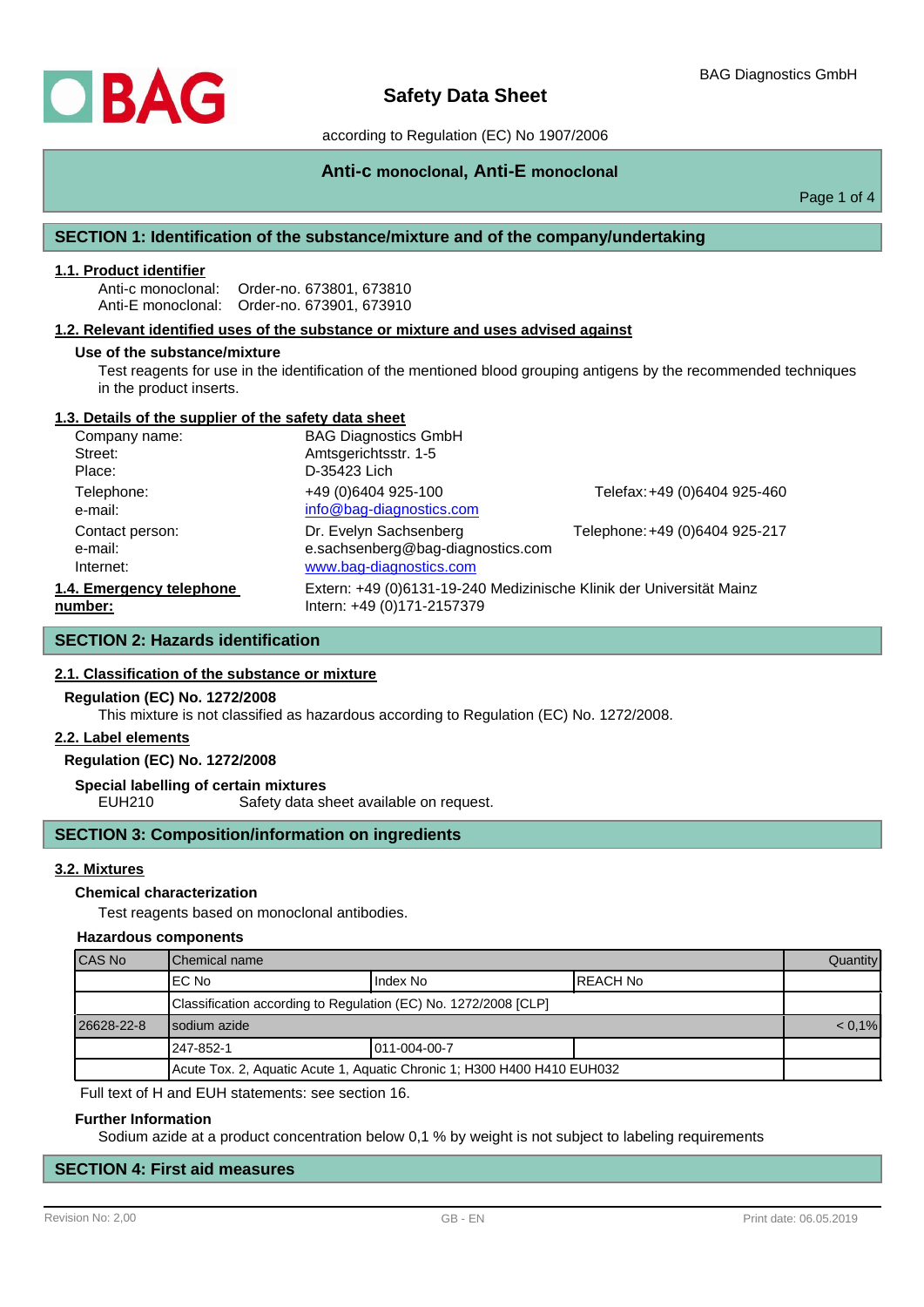

# **Safety Data Sheet**

according to Regulation (EC) No 1907/2006

# **Anti-c monoclonal, Anti-E monoclonal**

Page 2 of 4

## **4.1. Description of first aid measures**

# **After inhalation**

Not applicable

# **After contact with skin**

Wipe off affected area and flush with plenty of soap and water.

### **After contact with eyes**

Immediately flush eyes with plenty of water the eyelids open.

#### **After ingestion**

Rinse mouth and drink plenty of water. In case of indisposition seek medical advice.

#### **SECTION 5: Firefighting measures**

### **5.1. Extinguishing media**

#### **Suitable extinguishing media**

Select according to surrounding materials.

### **5.2. Special hazards arising from the substance or mixture**

None

#### **SECTION 6: Accidental release measures**

#### **6.1. Personal precautions, protective equipment and emergency procedures**

Avoid skin and eye contact.

For personal protective equipment see heading 8.

### **6.3. Methods and material for containment and cleaning up**

Collect spilled product with absorbing material (paper towels, cellulose), remove for disposal. Wipe the area until clean and dry.

# **SECTION 7: Handling and storage**

#### **7.1. Precautions for safe handling**

### **Advice on safe handling**

For In-Vitro-Diagnostic Use according to the instructions for use. Treatment as potentially infectious.

#### **7.2. Conditions for safe storage, including any incompatibilities**

#### **Requirements for storage rooms and vessels**

Store in tightly closed containers at 2....8°C.

## **SECTION 8: Exposure controls/personal protection**

### **8.1. Control parameters**

#### **Exposure limits (EH40)**

| I CAS No   | Substance              | ppm | mg/m <sup>3</sup> | fibres/ml | Category      | Origin |
|------------|------------------------|-----|-------------------|-----------|---------------|--------|
| 26628-22-8 | Sodium azide (as NaN3) |     | 0.1               |           | TWA (8 h)     | WEL    |
|            |                        |     | 0.3I              |           | STEL (15 min) | WEL    |

# **8.2. Exposure controls**

## **Protective and hygiene measures**

The usual safety rules and precautionary measures for handling chemical and potentially infectious material must be adhered to. Protective work clothing should be worn. Do not eat or drink while working with the product. After working with the product, disinfect hands, wash hands carefully and remove protective work clothing.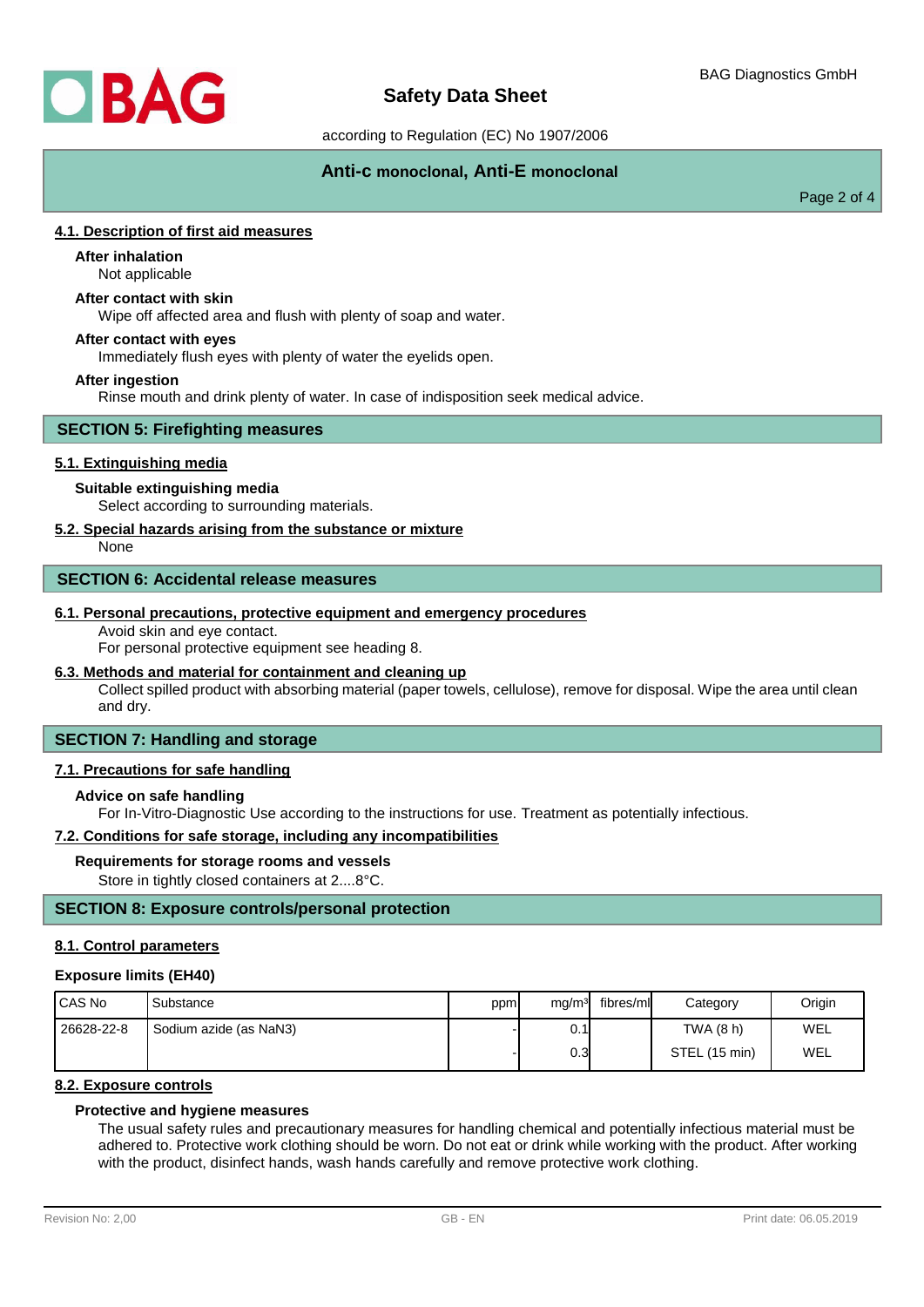

according to Regulation (EC) No 1907/2006

# **Anti-c monoclonal, Anti-E monoclonal**

Page 3 of 4

| <b>Eye/face protection</b><br>Not necessary                                                              |                                      |  |
|----------------------------------------------------------------------------------------------------------|--------------------------------------|--|
| <b>Hand protection</b><br>Disposable laboratory gloves<br><b>Respiratory protection</b><br>Not necessary |                                      |  |
|                                                                                                          |                                      |  |
| <b>SECTION 9: Physical and chemical properties</b>                                                       |                                      |  |
| 9.1. Information on basic physical and chemical properties                                               |                                      |  |
| Physical state:                                                                                          | liquid                               |  |
| Colour:                                                                                                  | nearly colourless to clear yellowish |  |
| Odour:                                                                                                   | odourless                            |  |
| pH-Value (at 25 °C):                                                                                     | $6,8 - 7,7$                          |  |
|                                                                                                          |                                      |  |
| Changes in the physical state                                                                            |                                      |  |
| Initial boiling point and boiling range:                                                                 | 100 °C                               |  |
| Flash point:                                                                                             | not applicable                       |  |
| Lower explosion limits:                                                                                  | not applicable                       |  |
| Density:                                                                                                 | not available                        |  |
| <b>SECTION 10: Stability and reactivity</b>                                                              |                                      |  |

## **10.4. Conditions to avoid**

Store below 2° C and/or above 8° C. Fire and excessive heat. Freezing and thawing may decompose the product.

#### **10.5. Incompatible materials**

Lead and Copper salt

#### **10.6. Hazardous decomposition products**

Sodium azide when heated to decomposition liberates nitrogen gas and sodium, which is explosive.

## **SECTION 11: Toxicological information**

#### **11.1. Information on toxicological effects**

#### **Acute toxicity**

Toxicological dates for the products are not available. The product is classified according to Regulation (EC) No. 1272/2008 as not hazardous product.

| <b>CAS No</b> | <b>IChemical name</b>   |                 |         |                 |               |
|---------------|-------------------------|-----------------|---------|-----------------|---------------|
|               | <b>IExposure routes</b> | <b>I</b> Method | Dose    | <b>S</b> pecies | <b>Source</b> |
| 26628-22-8    | Isodium azide           |                 |         |                 |               |
|               | loral                   | <b>ATE</b>      | 5 mg/kg |                 |               |

#### **Further information**

Nevertheless the product should be handled with the usual caution whilst handling biological products.

### **SECTION 12: Ecological information**

#### **12.1. Toxicity**

Data regarding ecological effects of this product are not available. If handled and use appropriately, ecological